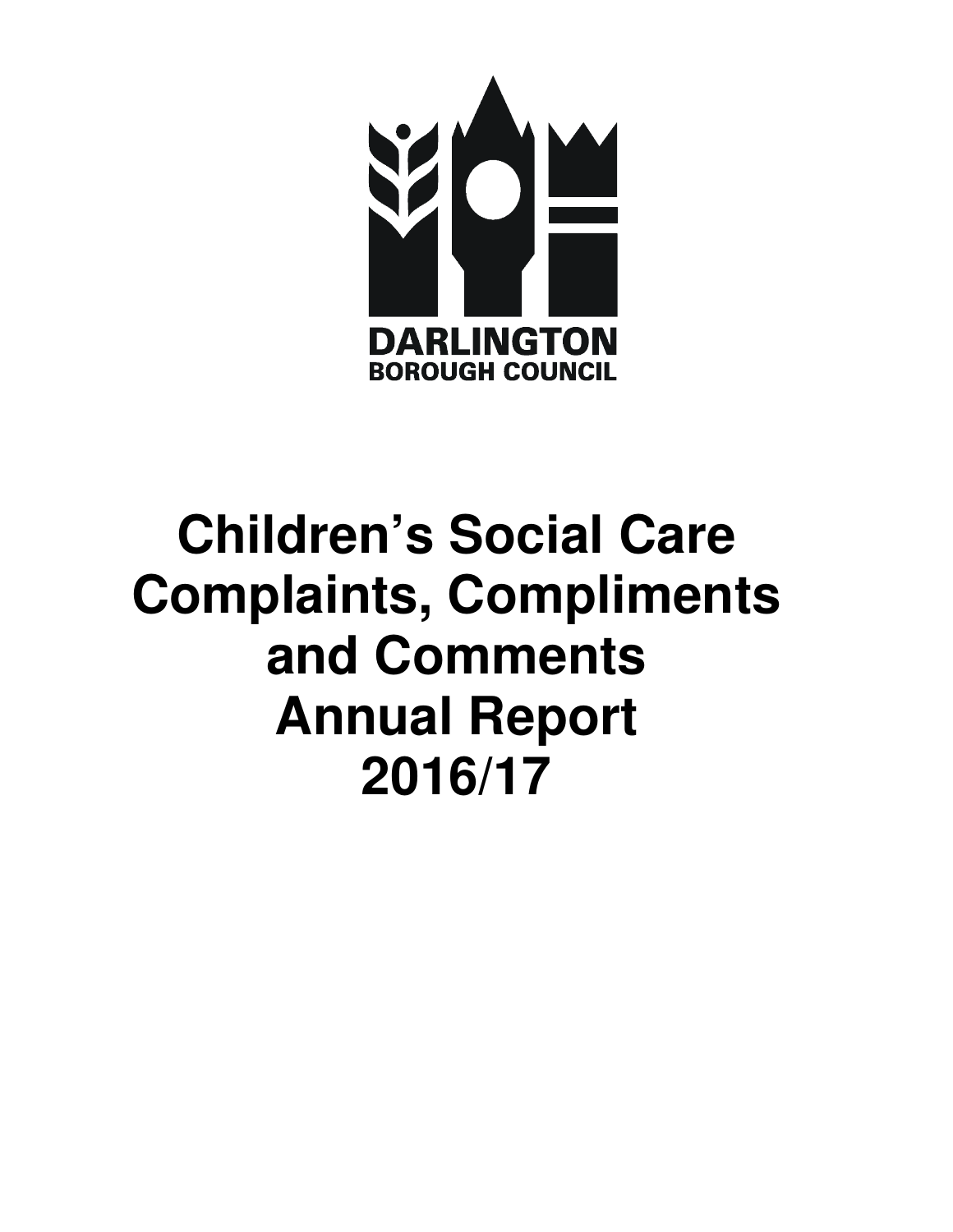# **Contents**

| Total Complaints, Compliments and Comments received 2016/17  5             |  |
|----------------------------------------------------------------------------|--|
| Breakdown of Stage 1 Complaints by Service Area/Team  6                    |  |
| Breakdown of Stage 2 Complaints by Service Area/Team  8                    |  |
|                                                                            |  |
|                                                                            |  |
|                                                                            |  |
|                                                                            |  |
|                                                                            |  |
|                                                                            |  |
|                                                                            |  |
|                                                                            |  |
|                                                                            |  |
|                                                                            |  |
|                                                                            |  |
| Performance against the Children's Social Care Complaints, Compliments and |  |
|                                                                            |  |
|                                                                            |  |
|                                                                            |  |
|                                                                            |  |
|                                                                            |  |
|                                                                            |  |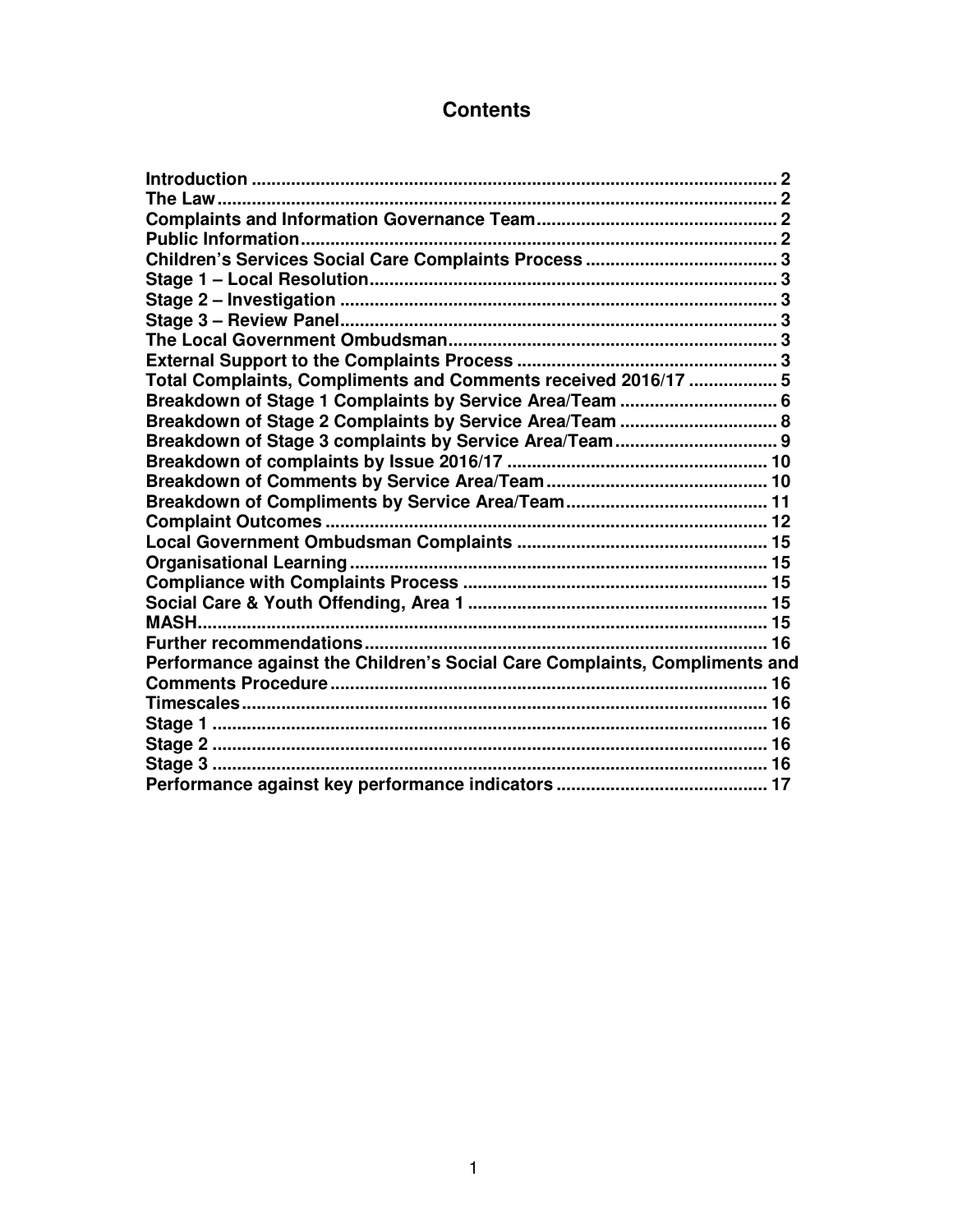# **Introduction**

Darlington Children's Social Care welcomes complaints, compliments and comments as a way of improving service delivery to children, young people and their families. The purpose of this report is to inform the service users, carers, the public, Council Members and Children's Social Care staff of the effectiveness of the Children's Social Care Complaints, Compliments and Comments Procedure (the Procedure). The report identifies topics and trends in relation to complaints information, makes suggestions for service improvements, where appropriate and identifies areas of organisational learning that have taken place in relation to people, policy and process.

# **The Law**

The Council is required by law to have management arrangements in place for considering children's social care representations, including complaints, under the Children Act 1989. National legislative procedures for social care were amended in September 2006 with the introduction of the Children Act 1989 Representation Procedure (England) Regulations 2006 (the Regulations). It is a requirement of the Regulations that the Council publishes an annual report. In addition to the Regulations the Department for Education and Skills produced some comprehensive guidance for local authorities on managing complaints, called 'Getting the Best from Complaints'.

Key features of the Regulations include:

- A requirement for local authorities to appoint a Complaints Manager;
- A requirement for review panels to be retained by local authorities but with more robust arrangements for constituting and running them; and
- A 12 month time limit to make complaints.

# **Complaints and Information Governance Team**

The Complaints and Information Governance Manager is appointed as the 'Complaints Manager' in accordance with the requirements of the Regulations. The Complaints and Information Governance (CIG) Team is independent of Children's Social Care operational line management. This ensures a high level of independence in the way children's social care complaints are managed within the Council.

# **Public Information**

We are committed to making sure that everyone has equal access to all our services, including the Procedure. To help make the Procedure easily accessible we have produced two leaflets (one for children and young people and one for adults) covering all Council services to reflect the single point of access for complainants within the Council. The leaflets are available in all Council buildings. They have been written in line with the Plain English Campaign standards. The title is written in the most commonly used community languages and it contains details on how to access the information in other formats, for example, large print, audio and Braille.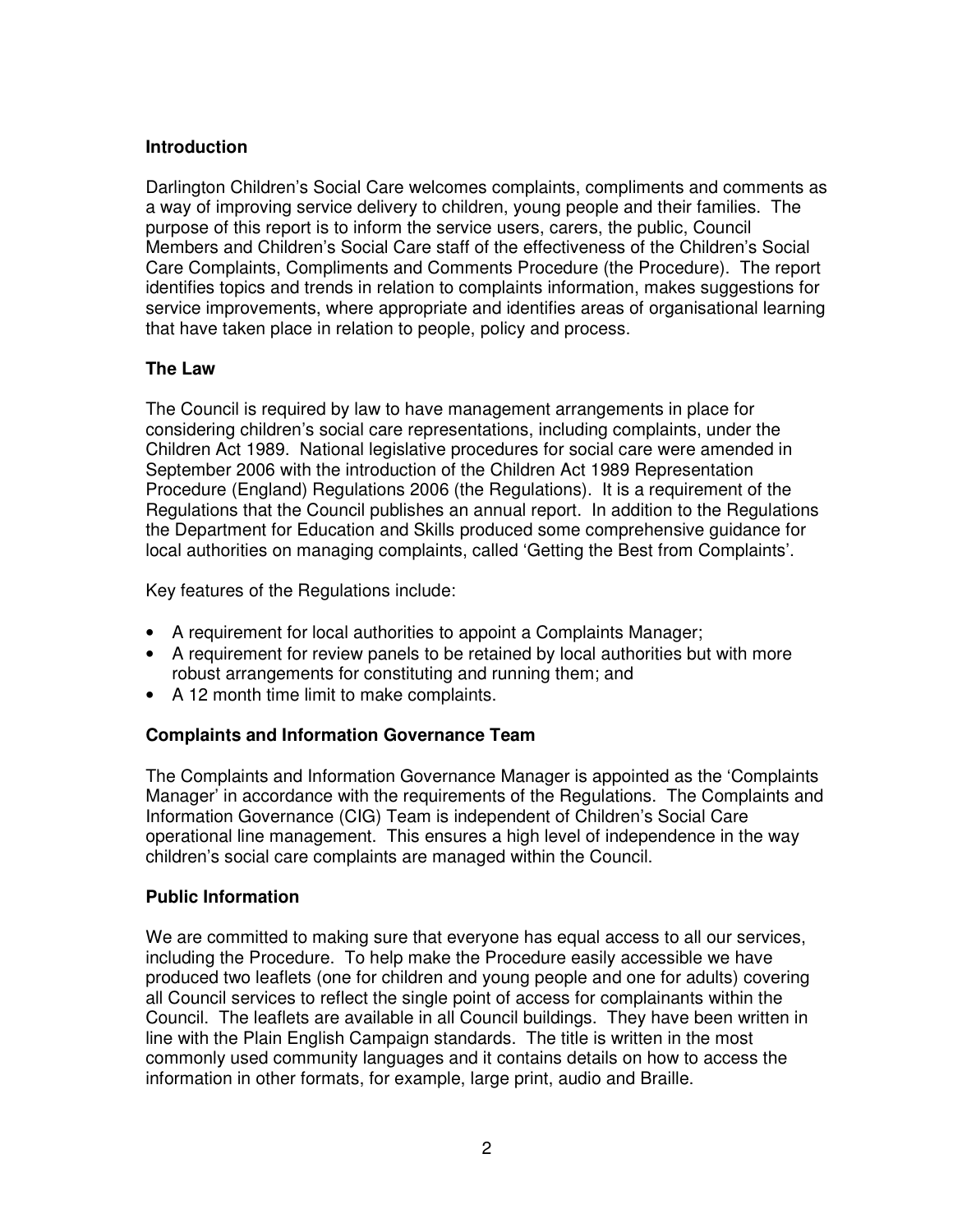Information is available on the Council's website. There is also an electronic form which people can use to make a complaint, pay someone a compliment or pass comment on Council services. People may make a complaint in any format they wish. This can be in writing, by email, via the web, over the phone, in person or by any other reasonable means.

The Complaints Manager can arrange advocates and interpreters (including British Sign Language interpreters) where appropriate.

# **Children's Services Social Care Complaints Process**

# **Stage 1 – Local Resolution**

This initial stage allows Children's Social Care managers the opportunity to try and resolve complaints locally, usually within the team being complained about.

#### **Stage 2 – Investigation**

Stage 2 involves a full and formal investigation. An 'Independent Person' must also be appointed to oversee the investigation and report independently to Children's Social Care Services. Both the Investigating Officer and Independent Person produce reports, which are submitted to a senior manager who writes the final response to the complainant.

# **Stage 3 – Review Panel**

A review panel is convened when the complainant is dissatisfied with the Stage 2 response. The panel consists of an independent chairperson and two individuals who are independent of the Council.

#### **The Local Government Ombudsman**

Although complainants can refer complaints at any stage to the Local Government Ombudsman **(**LGO) they will not normally investigate until the Council has conducted its own investigation and provided a response.

#### **External Support to the Complaints Process**

#### Advocacy

The Council commissions an advocacy service for children and young people who make a complaint. This is an independent service provided by NYAS.

#### Investigating Officers

While the Regulations do not require Investigating Officer's to be independent of the Council, we have signed up to a contract for the provision of Independent Investigating Officers.

#### Independent Persons

The Council has signed up to a contract for the provision of Independent Persons.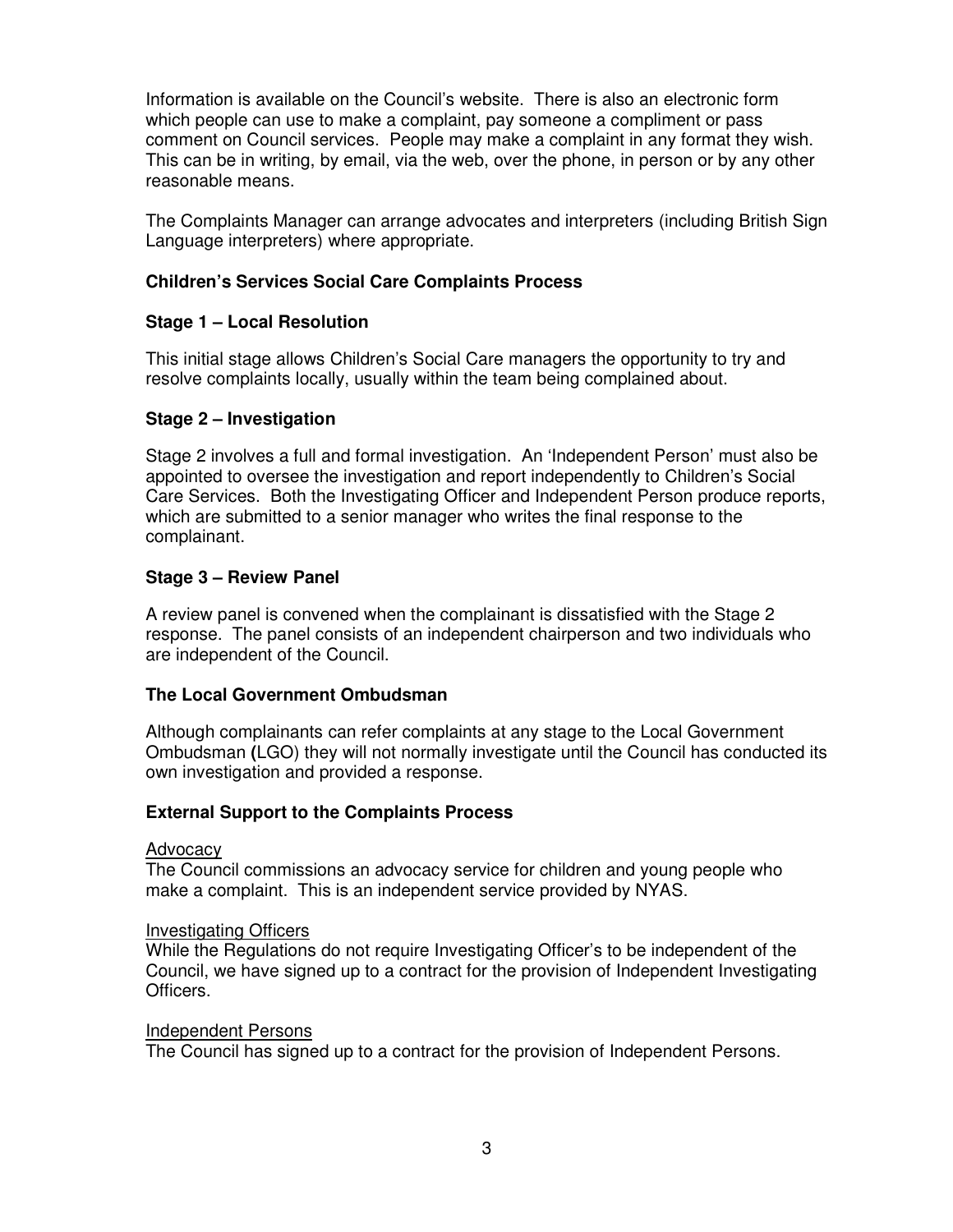#### Review Panels

The Council has also signed up to a contract for the provision of an Independent Chair and Independent Panellist service.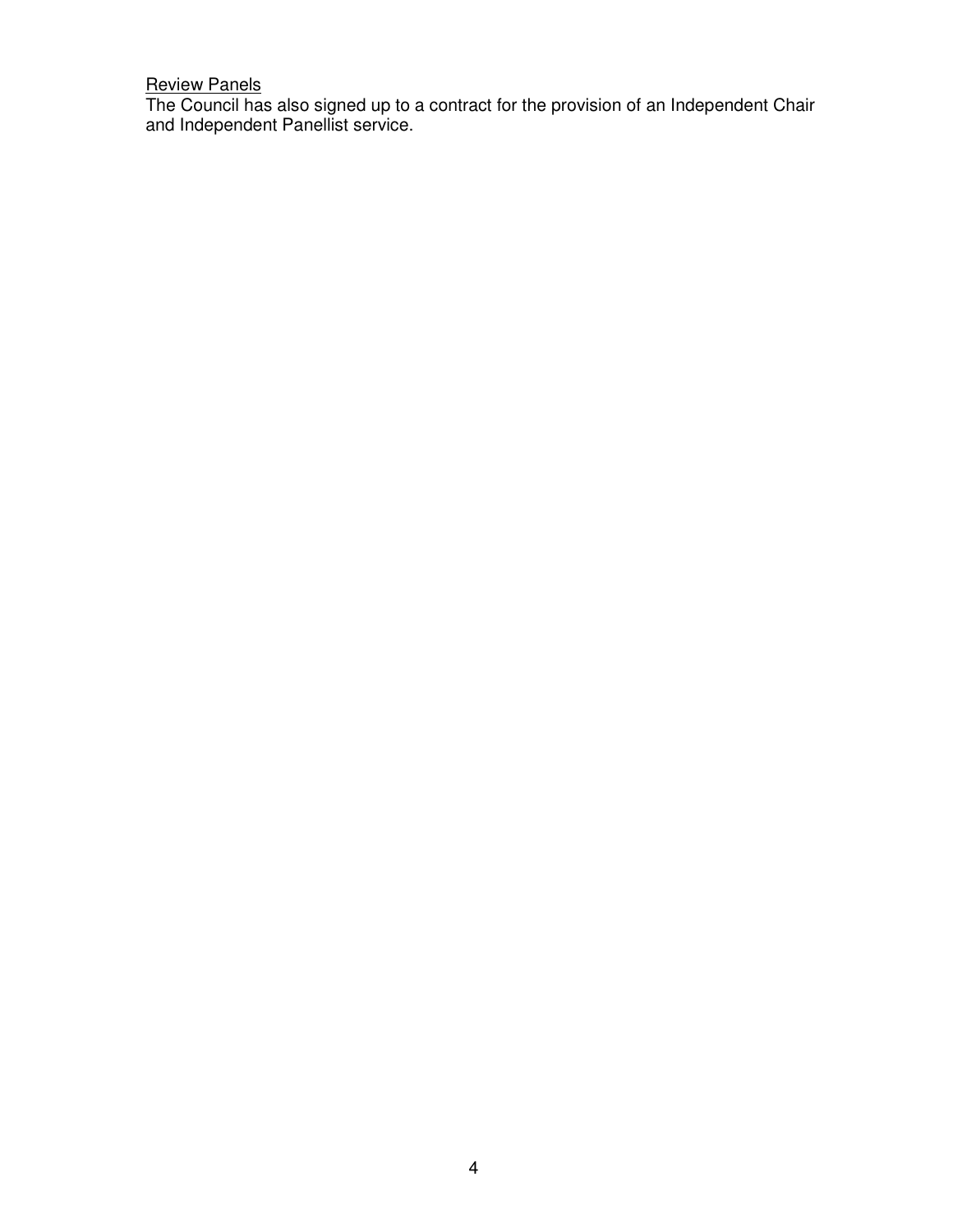

#### **Total Complaints, Compliments and Comments received 2016/17**

The Council received 58 complaints during 2016/17, an increase from 54 complaints during 2015/16.

The Council received 4 compliments during 2016/17, a decrease from 6 during 2015/16.

The Council received 0 comments during 2016/17, a decrease from 1 in 2015/16.

The Council received 5 non-qualifying complaints during 2016/17, a decrease from 9 during 2015/16. These included complaints about private law matters and the content of Section 7 Welfare Reports. In all cases the complainant was advised of the reasons why we could not investigate their complaint and the most appropriate way to pursue the matter.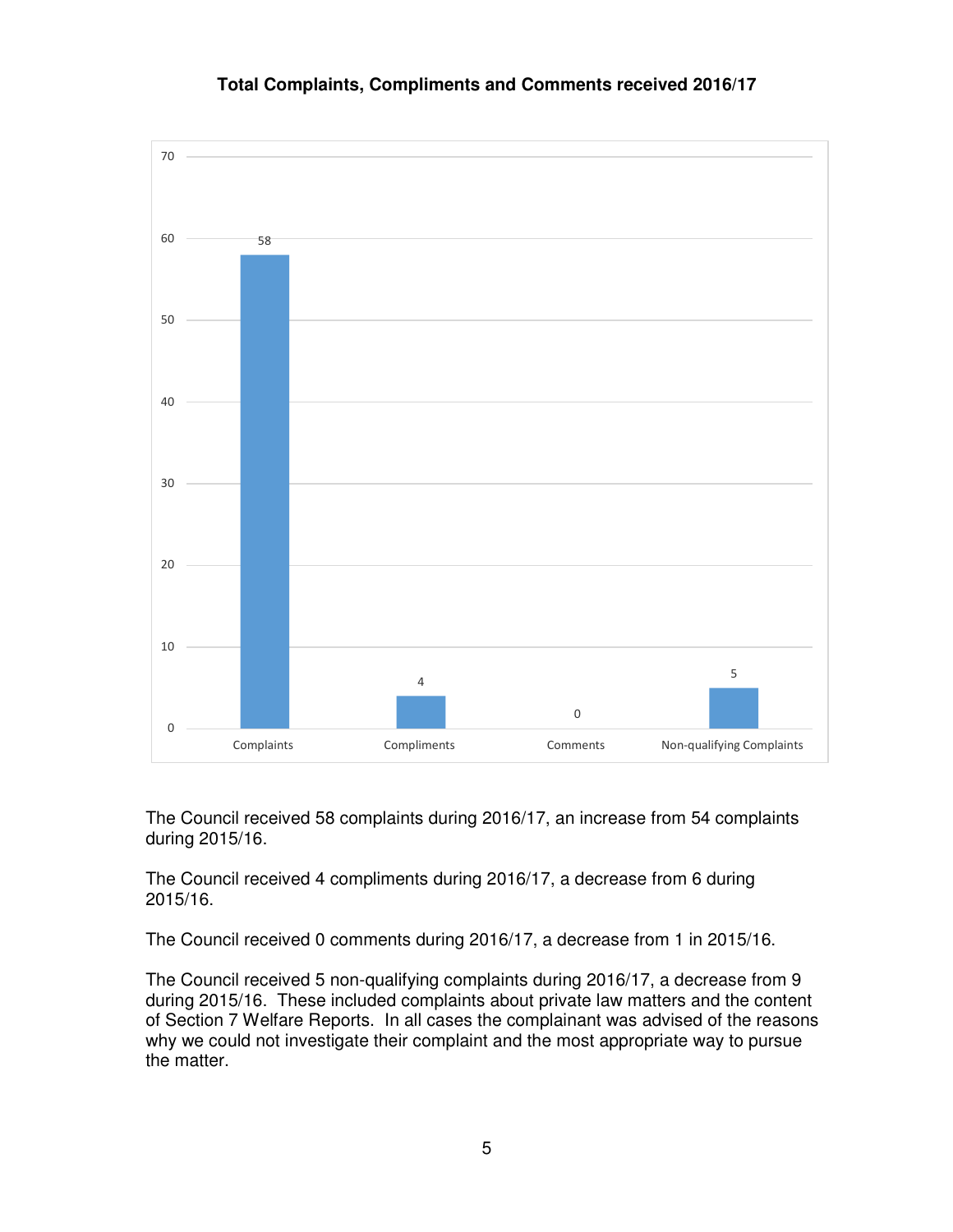

# **Breakdown of Stage 1 Complaints by Service Area/Team**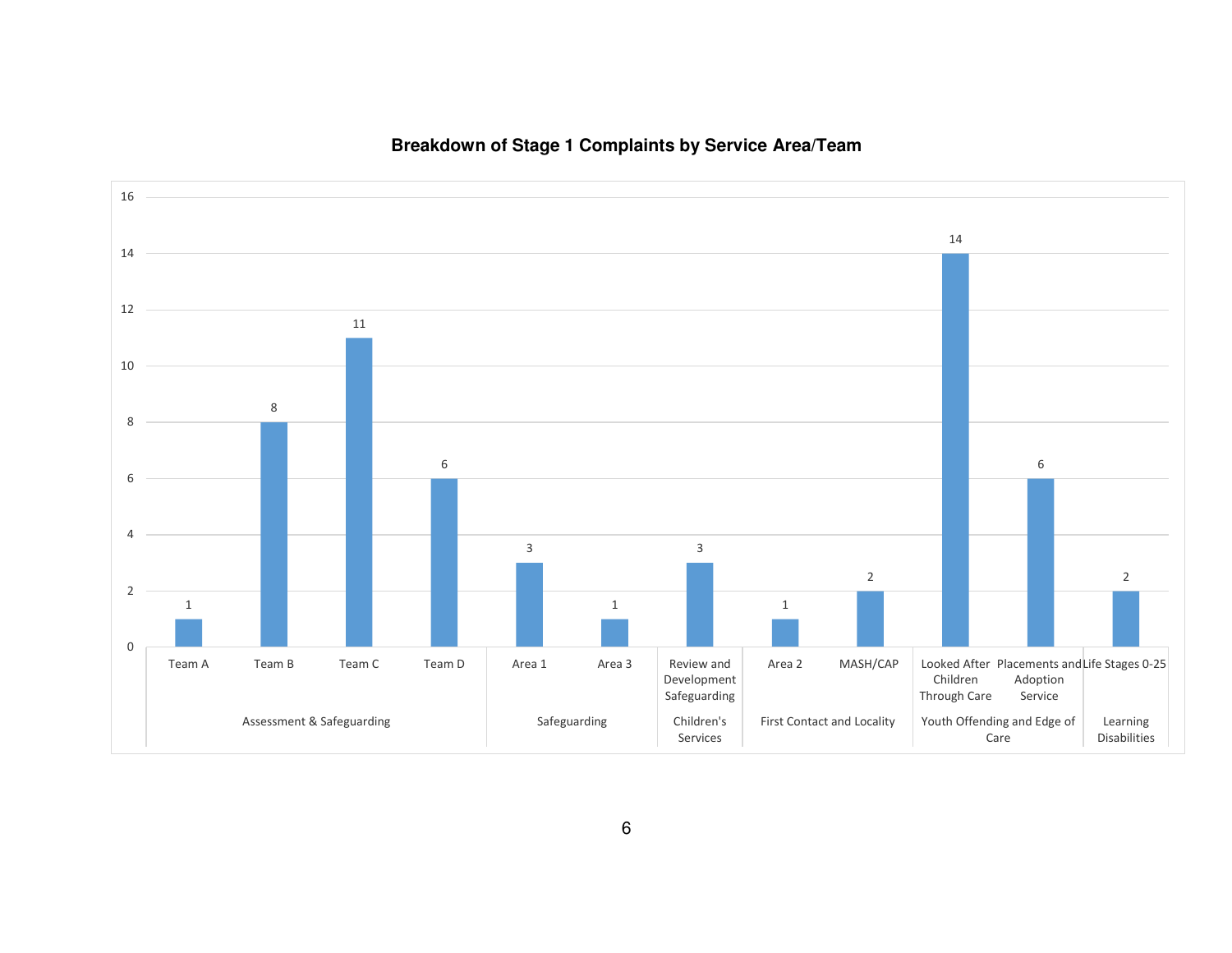While it is not possible to make a comparison at team level following the change from 3 to 4 area teams, the Council received 30 complaints for the Assessment & Safeguarding / Safeguarding Area Teams, compared to 29 for Social Care & Youth Offending Area Teams during 2015/16.

The Council received 2 complaints for MASH/CAP, a significant decrease from 10 in 2015/16.

The Council received 14 complaints for Looked After Children Through Care, an increase from 10 in 2015/16.

The Council received 6 complaints for the Placement and Adoption Service, a significant increase from 0 in 2015/16.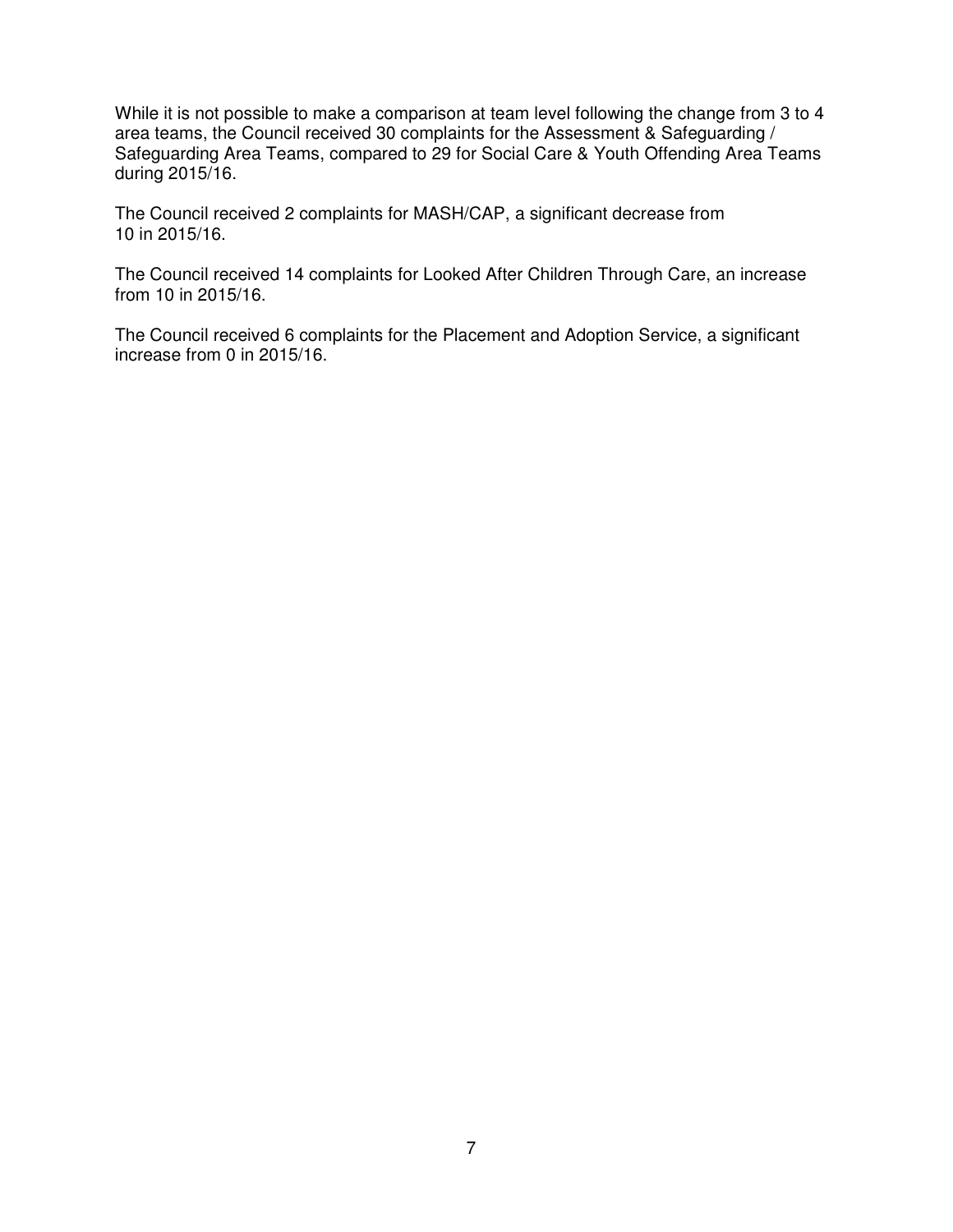# **Breakdown of Stage 2 Complaints by Service Area/Team**



16 complaints were considered at Stage 2 during 2016/17, an increase from 14 in 2015/16.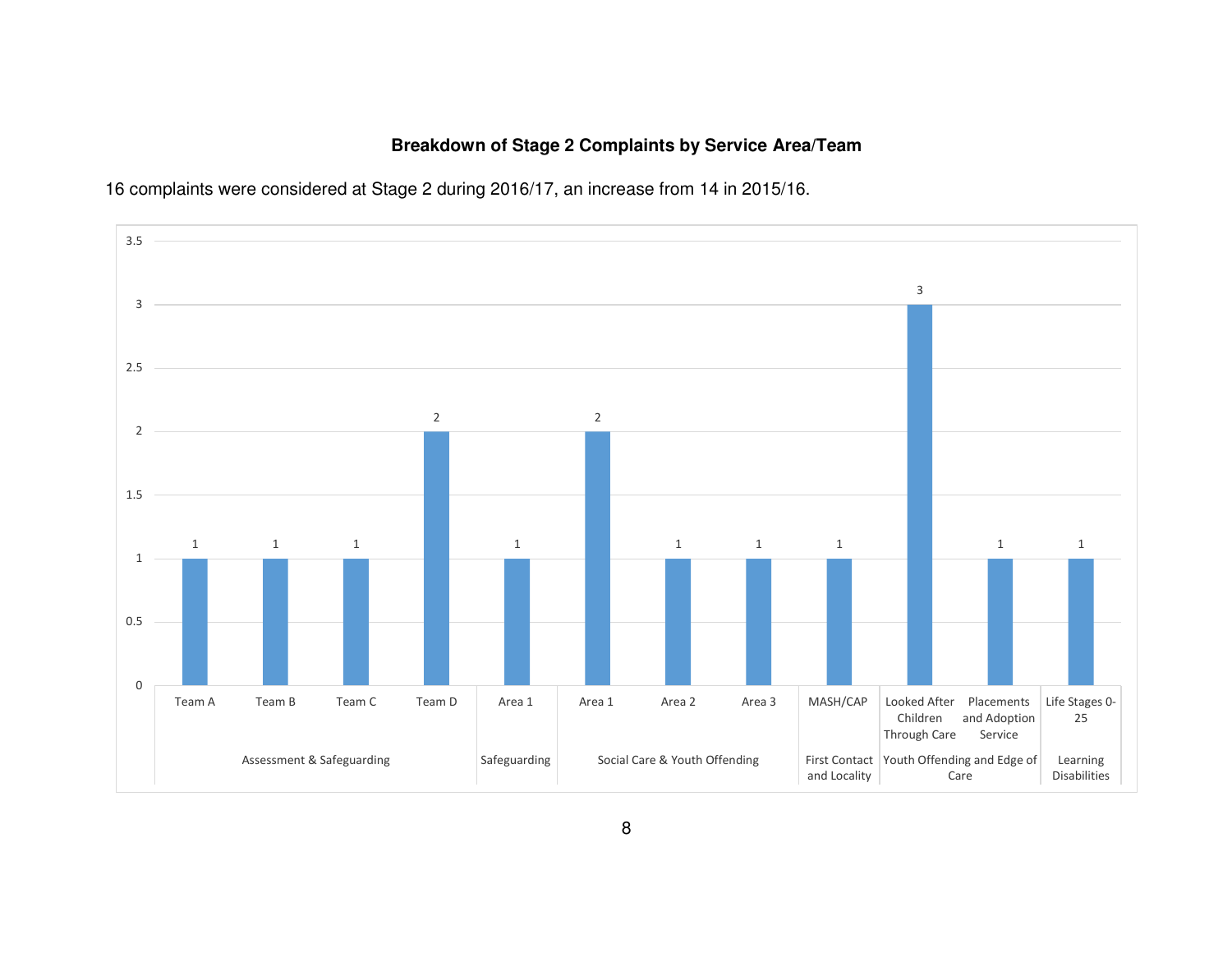While it is not possible to make a comparison at team level following the change from 3 to 4 area teams, the Council received 10 Stage 2 complaints for the Assessment & Safeguarding / Safeguarding Area Teams / Social Care & Youth Offending Area Teams, an increase from 6 during 2015/16.

MASH/CAP received 1 Stage 2 complaint, a decrease from 4 in 2015/16.

The Looked After Children Through Care Team received 3 Stage 2 complaints, an increase from 1 in 2015/16.

Life Stages 0 – 25 Team received 1 Stage 2 complaint, a decrease from 3 in 2015/16.

**Breakdown of Stage 3 complaints by Service Area/Team** 



5 complaints were escalated to Stage 3 during 2016/17, compared to 3 in 2015/16.

While it is not possible to make a comparison at team level following the change from 3 to 4 area teams, the Council received 4 Stage 3 complaints for the Assessment & Safeguarding / Safeguarding Area Teams / Social Care & Youth Offending Area Teams, an increase from 2 during 2015/16.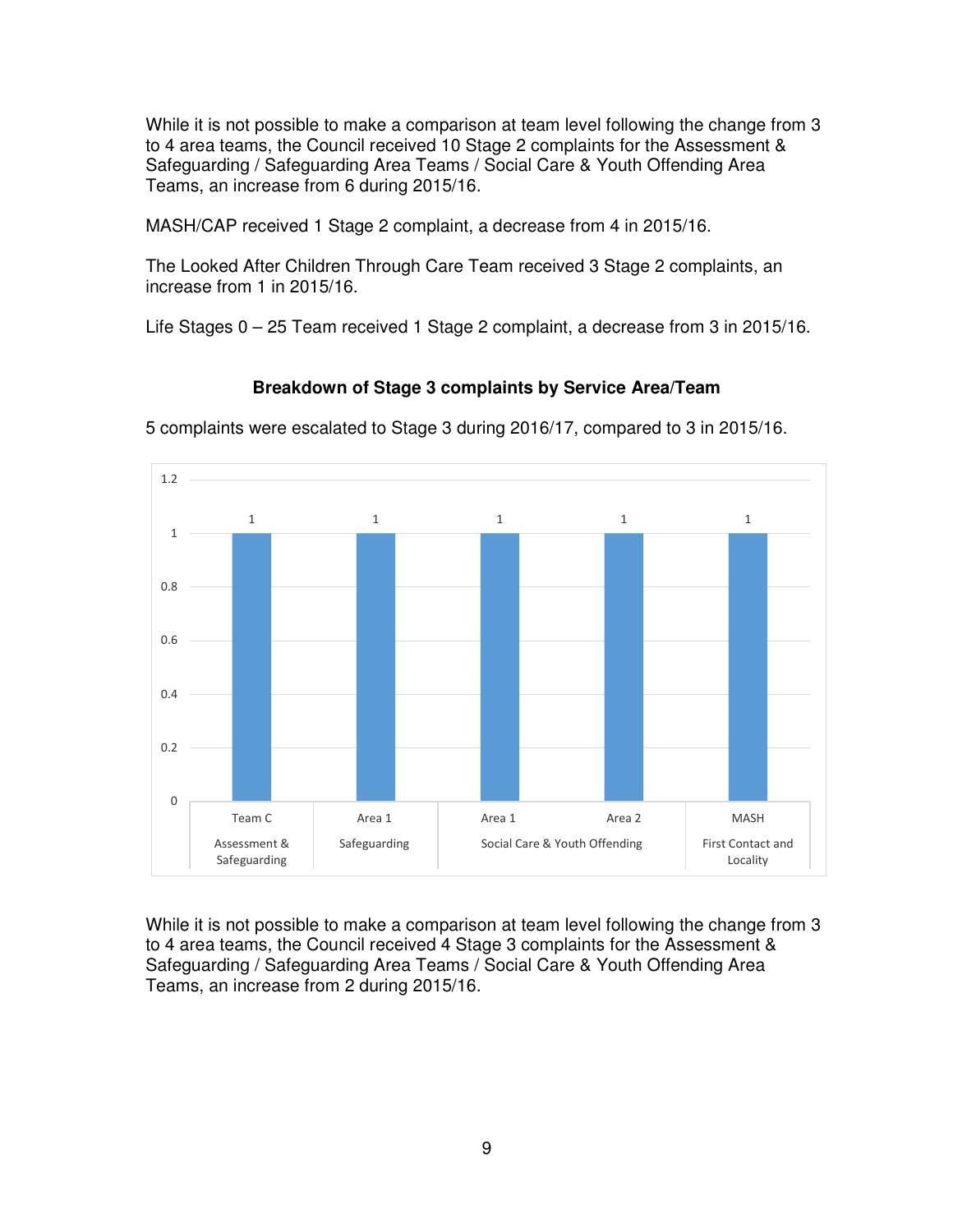



Communication was the most commonly complained about issue. The Council saw a significant increase in complaints about communication, compared to 9 in 2015/16.

The second most complained about issues was Service Provision. Having been the most commonly complained about issue for four consecutive years the Council saw a decrease in complaints about service provision, from 20 in 2015/16.

The Council received 9 complaints about Staff attitude/behaviour, the same number as in 2015/16.

The Council received a further 7 complaints about a decision/assessment, a decrease from 8 in 2015/16.

The Council saw an increase in complaints about Lack of Services, from 4 in 2015/16.

#### **Breakdown of Comments by Service Area/Team**

The Council did not receive any comments during 2016/17, a decrease from 1 in 2015/16.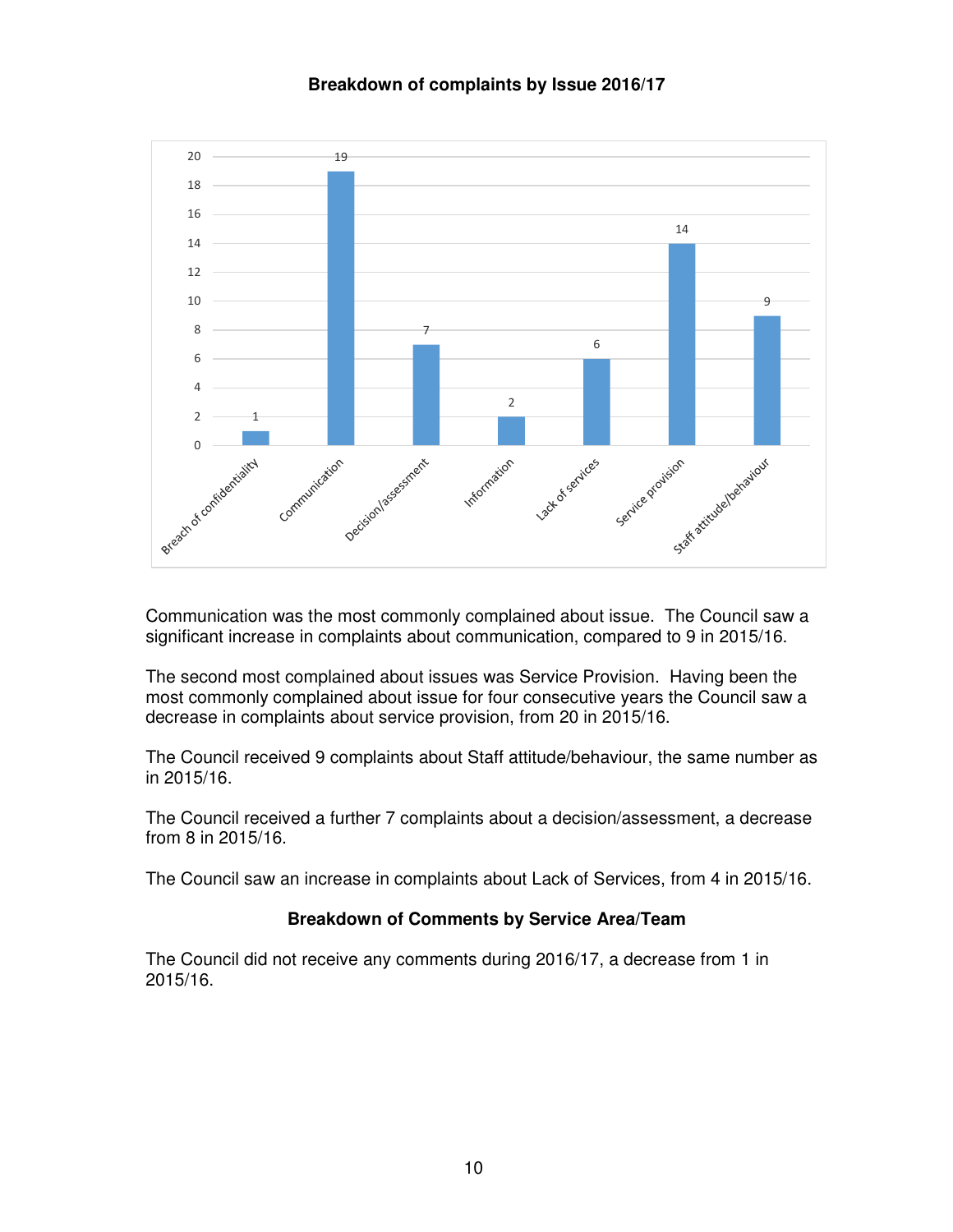

# **Breakdown of Compliments by Service Area/Team**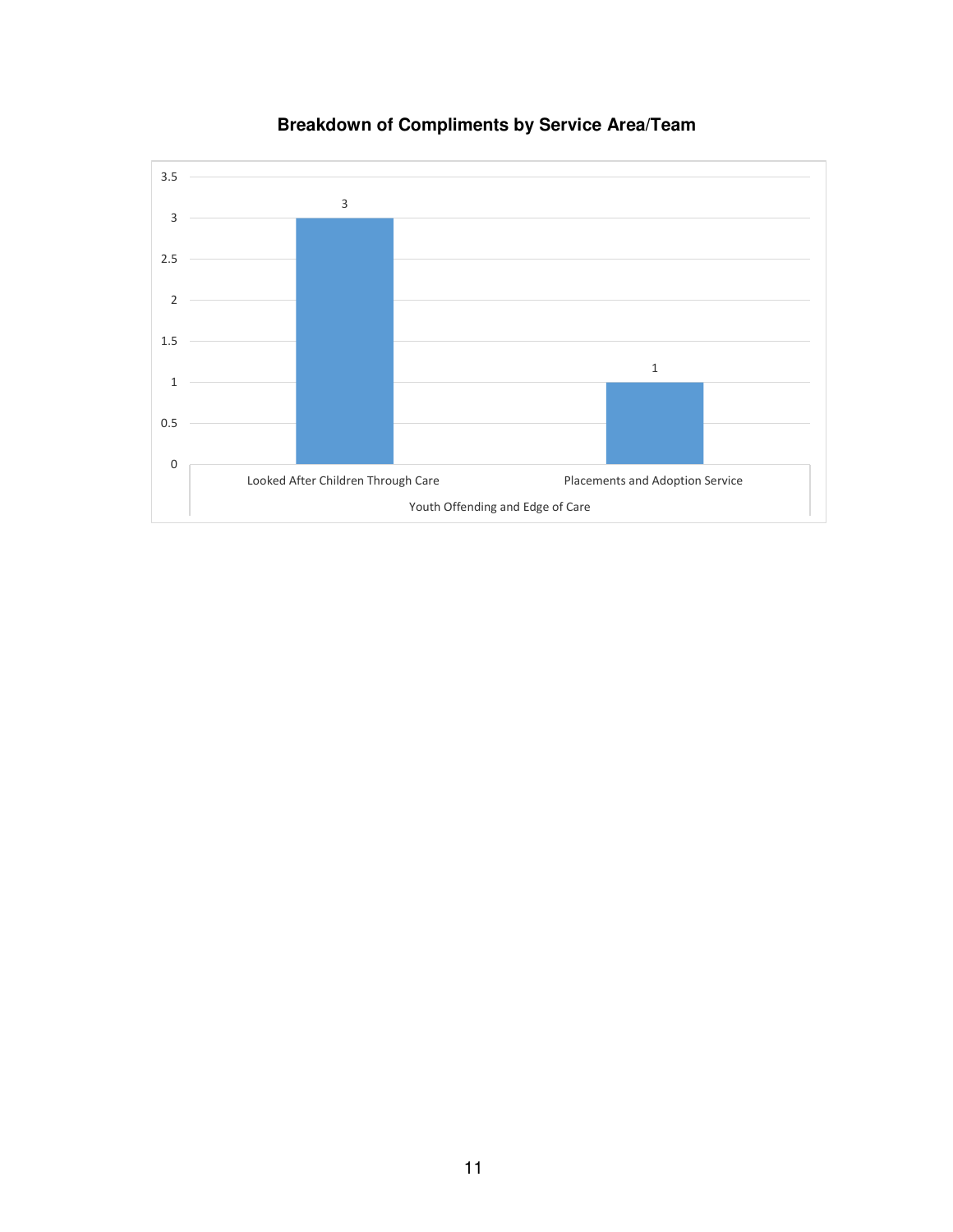# **Complaint Outcomes**

**Stage 1** - The below table shows the decisions reached on complaints during 2016/17.

| <b>Team</b>                                                             | <b>Escalated to</b><br>Stage 2 as<br>no Stage 1<br>response<br>provided | <b>Suspended</b><br>(ongoing<br>proceedings) | Withdrawn    | <b>Upheld</b>           | <b>Not</b><br><b>Upheld</b> | Partially<br><b>Upheld</b> | Inconclusive   | <b>Total</b>   |
|-------------------------------------------------------------------------|-------------------------------------------------------------------------|----------------------------------------------|--------------|-------------------------|-----------------------------|----------------------------|----------------|----------------|
| Assessment & Safeguarding, Team A                                       | $\mathbf{0}$                                                            | 0                                            | 0            | $\mathbf 0$             | $\mathbf{1}$                | 0                          | $\mathsf{O}$   | 1.             |
| Assessment & Safeguarding, Team B                                       | 0                                                                       | 1                                            | $\Omega$     | $\Omega$                | 4                           | $\overline{2}$             | 0              | $\overline{7}$ |
| Assessment & Safeguarding, Team C                                       | 0                                                                       | $\mathbf 0$                                  | 1            | $\overline{2}$          | $\overline{2}$              | 4                          | $\overline{c}$ | 11             |
| Assessment & Safeguarding, Team D                                       | $\Omega$                                                                | $\Omega$                                     | $\Omega$     | 1                       | $\overline{2}$              | 0                          | 0              | 3              |
| Safeguarding, Area 1                                                    | 0                                                                       | $\Omega$                                     | $\Omega$     | $\Omega$                | 1                           | 2                          | $\mathbf{0}$   | 3              |
| Safeguarding, Area 3                                                    | $\Omega$                                                                | $\Omega$                                     | $\Omega$     | $\overline{\mathbf{1}}$ | 0                           | 0                          | 0              | 1              |
| Social Care & Youth Offending, Area 1                                   | $\Omega$                                                                | $\Omega$                                     | $\Omega$     | $\overline{\mathbf{1}}$ | $\Omega$                    | $\mathbf{1}$               | $\Omega$       | $\overline{2}$ |
| Social Care & Youth Offending, Area 2                                   | $\Omega$                                                                | 0                                            | $\Omega$     | $\Omega$                | 1                           | 0                          | 0              | 1.             |
| Social Care & Youth Offending, Area 3                                   | $\mathbf{1}$                                                            | $\Omega$                                     | $\Omega$     | $\Omega$                | $\Omega$                    | $\Omega$                   | 0              | 1.             |
| First Contact and Locality, Area 2                                      | $\Omega$                                                                | 0                                            | $\Omega$     | $\mathbf{1}$            | 0                           | 0                          | 0              | 1.             |
| First Contact and Locality, MASH/CAP                                    | $\Omega$                                                                | $\Omega$                                     | 1            | $\Omega$                | 1                           | $\Omega$                   | 0              | $\mathbf{2}$   |
| Youth Offending and Edge of Care, Looked<br>After Children Through Care | 1                                                                       | $\Omega$                                     | $\Omega$     | 3                       | $\mathbf{2}^{\prime}$       | 3                          | $\mathbf{1}$   | 10             |
| Youth Offending and Edge of Care,<br>Placements and Adoption Service    | $\Omega$                                                                | $\Omega$                                     | $\Omega$     | $\overline{2}$          | $\mathbf{1}$                | 2                          | $\Omega$       | 5              |
| Children's Services, -Review and<br>Development Safeguarding            | $\Omega$                                                                | $\Omega$                                     | $\Omega$     | $\Omega$                | 0                           | 3                          | $\mathbf 0$    | 3              |
| Learning Disabilities, Life Stages Service<br>0 - 25 Team               | $\Omega$                                                                | $\mathbf{0}$                                 | $\Omega$     | $\Omega$                | 0                           | 1                          | 0              | 1              |
| <b>Total</b>                                                            | $\mathbf{2}$                                                            | 1                                            | $\mathbf{2}$ | 11                      | 15                          | 18                         | 3              | 52             |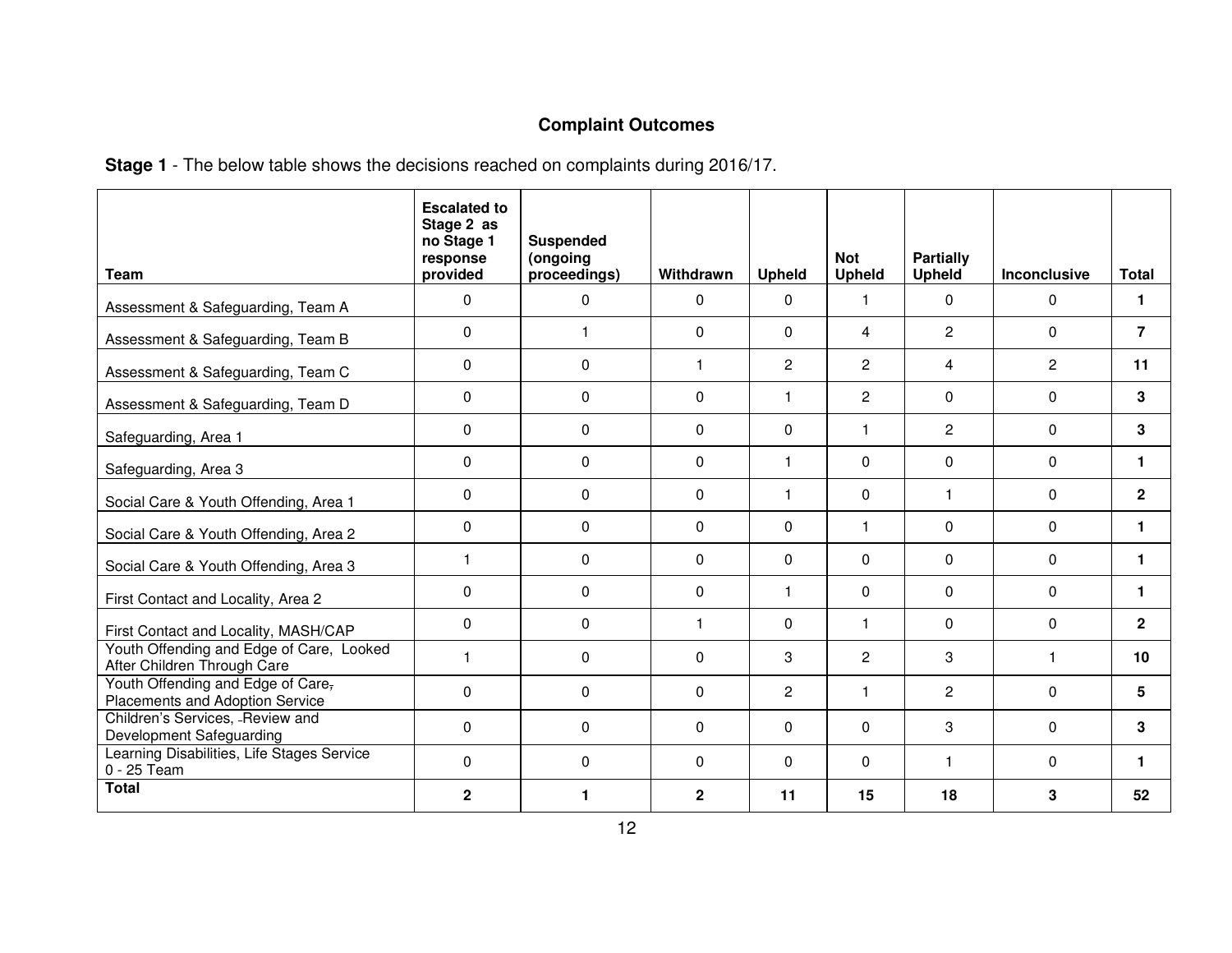**Stage 2** - The below table shows the decisions reached on complaints during 2016/17.

| Team                                                                   | Withdrawn      | <b>Upheld</b> | <b>Not Upheld</b> | <b>Partially Upheld</b> | <b>Inconclusive</b> | <b>Total</b> |
|------------------------------------------------------------------------|----------------|---------------|-------------------|-------------------------|---------------------|--------------|
| Assessment & Safeguarding,<br>Team C                                   | $\mathbf 0$    |               | 0                 |                         | 0                   |              |
| Safeguarding, Area 1                                                   | $\mathbf 0$    | $\Omega$      | $\mathbf 0$       |                         | $\Omega$            |              |
| Social Care & Youth Offending,<br>Area 1                               |                |               | $\Omega$          | 3                       | $\Omega$            |              |
| Social Care & Youth Offending,<br>Area 2                               | $\overline{0}$ |               | $\Omega$          | 0                       | $\Omega$            |              |
| Social Care & Youth Offending,<br>Area 3                               | 0              | 0             | 0                 |                         | 0                   |              |
| First Contact and Locality, MASH                                       | $\mathbf 0$    |               |                   |                         | $\Omega$            | 3            |
| Youth Offending and Edge of<br>Care-Placements and Adoption<br>Service | $\mathbf 0$    |               | $\Omega$          |                         | $\Omega$            |              |
| Learning Disabilities, Life Stages<br>Service<br>0 - 25 Team           | $\mathbf 0$    | 0             | $\Omega$          |                         | $\Omega$            |              |
| <b>Total</b>                                                           |                | ∩             |                   | 9                       | 0                   | 13           |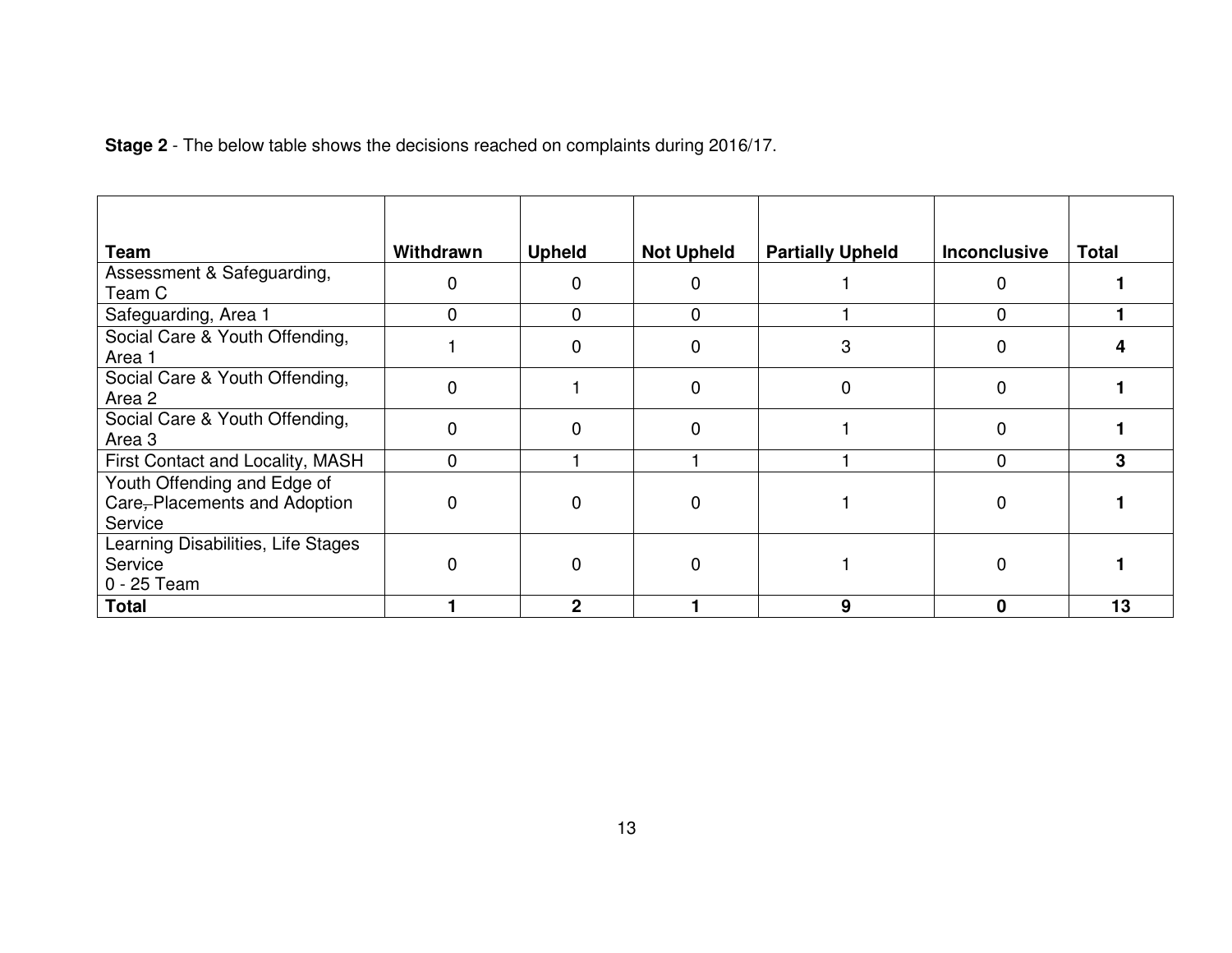**Stage 3** - The below table shows the decisions reached on complaints during 2016/17.

| Team                                     | Withdrawn | <b>Upheld</b> | <b>Not Upheld</b> | <b>Partially Upheld</b> | <b>Inconclusive</b> | <b>Total</b> |
|------------------------------------------|-----------|---------------|-------------------|-------------------------|---------------------|--------------|
| Social Care & Youth Offending,<br>Area 1 |           | 0             |                   |                         |                     |              |
| First Contact and Locality, MASH         |           | O             |                   |                         |                     |              |
| <b>Total</b>                             |           |               |                   |                         |                     |              |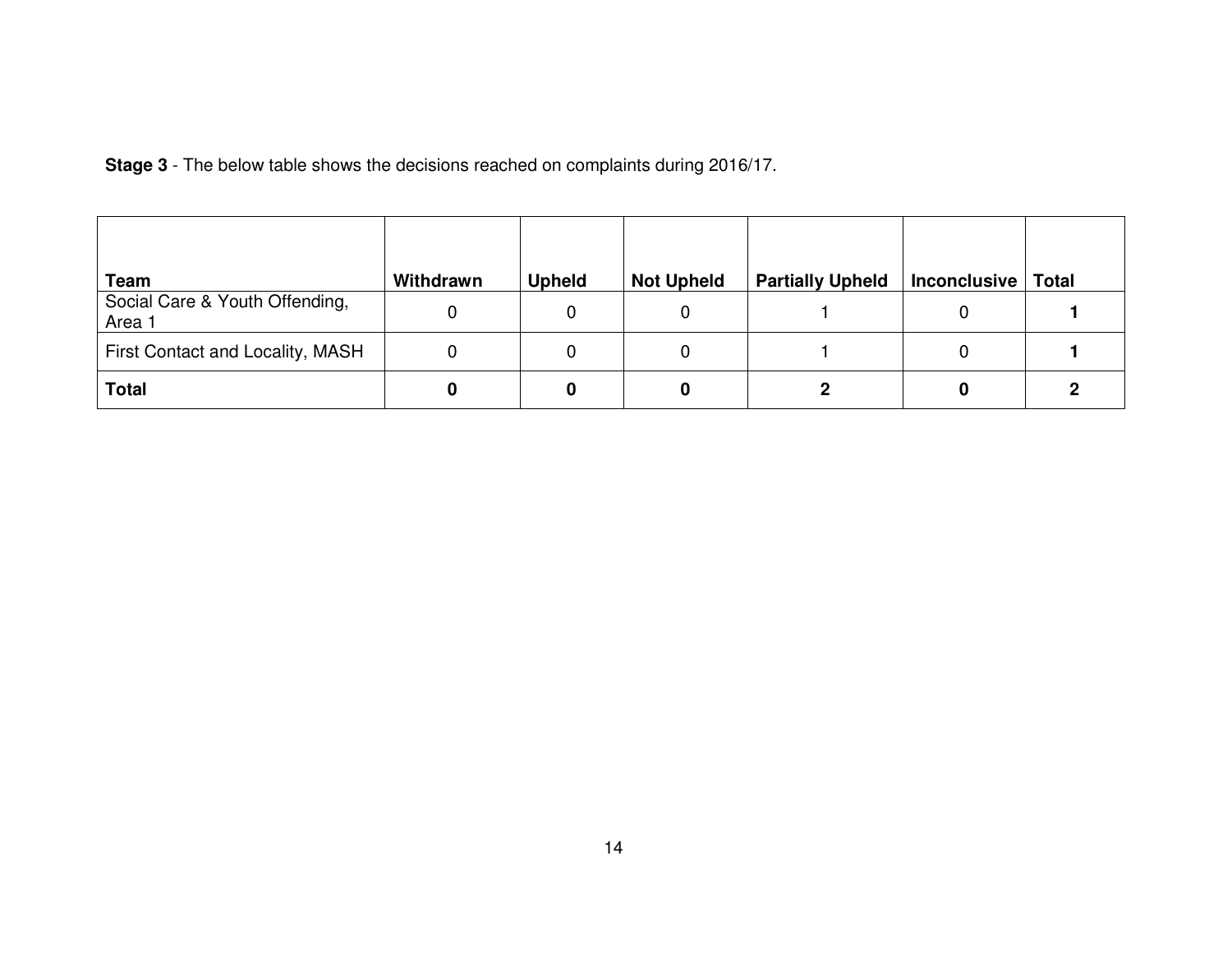# **Local Government Ombudsman Complaints**

3 complaints were referred to the LGO during 2016/17, the same number as in 2015/16.

0 complaints were determined by the LGO during 2016/17, compared to 5 in 2015/16.

# **Organisational Learning**

All resolution and organisational learning actions identified as a result of complaints are assigned to a responsible manager and progress against those actions is monitored by the Complaints Manager. In addition to those actions taken to resolve individual complaints several service improvements were made following complaint investigations during 2016/17. Some examples of these are detailed below.

#### **Compliance with Complaints Process**

It was agreed that with regard to social workers being reluctant to engage in complaints investigations once they have left the authority, the Local Authority would consider whether they can improve engagement via the Northern Regional Complaints Manager's Group (NRCMG) and the Children's Services' Directors' Group.

# **Social Care & Youth Offending, Area 1**

It was agreed that the Local Authority would ensure more robust quality assurance of assessments and reports.

It was agreed that the Local Authority should ensure a clear explanation is provided for the purpose of meetings in future, in particular Family Group Conferences.

The importance of the use of objective language was raised with social workers.

It was agreed that in planning their intervention with a family the Local Authority would consider a communication plan for each person with parental responsibility, which would be proportionate to the needs and circumstances of each individual family. This was incorporated into the revised assessment forms.

#### **MASH**

It was agreed it would be reaffirmed with Managers and social work practitioners that parents who retain parental responsibility for the child should be fully engaged in the assessment process and visited irrespective of the child's living arrangements.

It was also agreed that a review of the current arrangements for the assessment of risk associated to Child Sexual Exploitation (CSE) would be undertaken.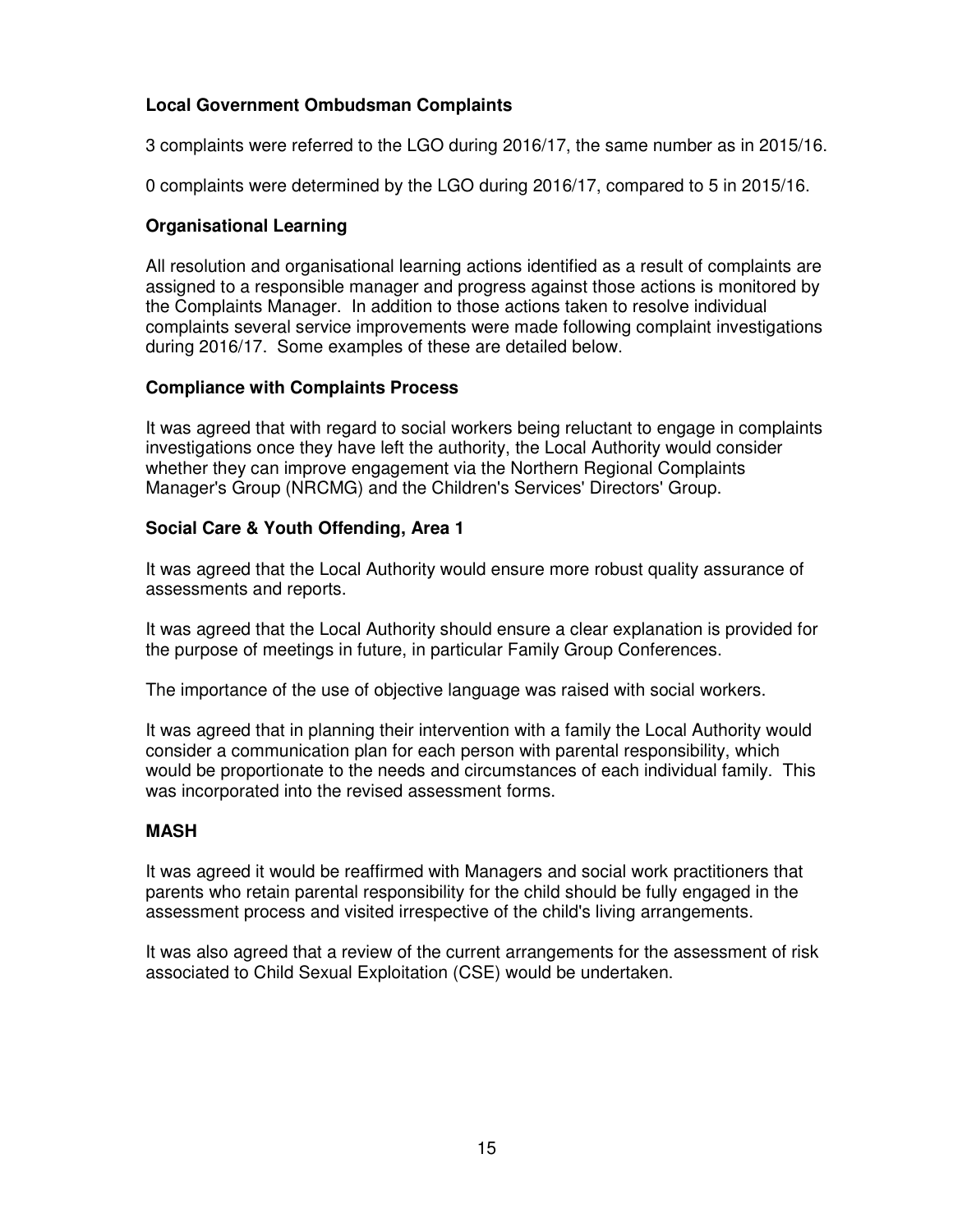# **Further recommendations**

Children's social Care staff should work to improve performance against the Stage 1, 2 and 3 timescales set out in the Council's Children's Social Care Complaints Procedure.

# **Performance against the Children's Social Care Complaints, Compliments and Comments Procedure**

The below performance measures are in relation to those complaints responded to during 2016/17.

# **Timescales**

# **Stage 1**

The target for responding to a complaint at Stage 1 is 10 working days, with a possible extension of up to 20 working days if the complaint is complex.

- 20.8% of Stage 1 complaint responses were sent out within 10 working days. This is an increase in performance from 13.2% in 2015/16.
- A further 27.1% of Stage 1 complaint responses were sent out within 20 working days.
- In total 47.9% of Stage 1 complaint responses were sent out within the maximum 20 working day timescale, an increase from 36.9% in 2015/16.

# **Stage 2**

The target for responding to a complaint at Stage 2 is 25 working days, extendable up to a maximum of 65 working days.

- 0% of Stage 2 responses were sent out within 25 working days during 2016/17, as was the case in 2015/16.
- 12.5% of complaints were responded to within the maximum timescale allowed (65 working days), compared to 40% in 2015/16.
- 87.5% were responded to after 65 working days, compared to 60% in 2015/16.

# **Stage 3**

- At Stage 3 the Review Panel should be held within 30 working days of the request. 50% of Review Panels were held within 30 working days, 75% were held within 31 working days and 100% within 36 working days, due to the availability of both staff and the complainant.
- The Review Panel should write to the Director within 5 working days of the panel. They did so in 75% of cases.